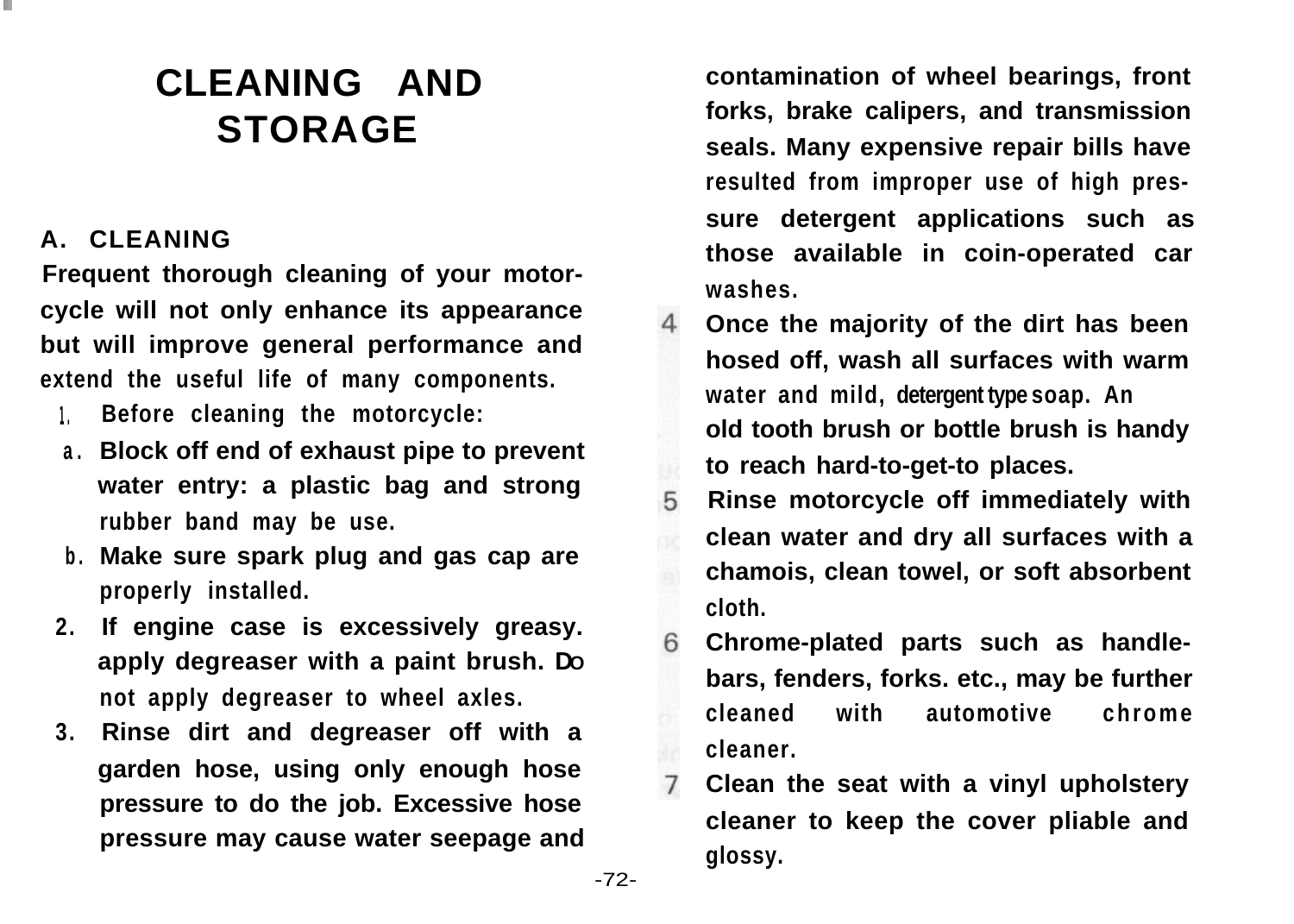- 8. Automotive-type wax may be applied to all painted and chrome-plated surfaces. Avoid combination cleaner-waxes. Many contain abrasives which may mar paint or protective finish on the fuel tank and side covers.
- 9. After finishing, start the engine immediately and allow to idle for several minutes.

### **B. STORAGE**

**Long** term storage (60 days or more) of your motorcycle will require some preventive procedures to insure against deterioration. After cleaning the machine thoroughly, prepare for storage as follows:

- 1. Drain fuel tank, fuel lines, and carburetor float bowl.
- 2. Remove empty fuel tank, pour a cup of  $10W/30$  or 20W/40 motor oil in tank. shake the tank to coat the inner surfaces thoroughly and drain off excess the oil. Reinstall the tank.

3. Remove the spark plug. pour about one tablespoon of 10W/30 or 20W/40 motor oil in the spark plug hole and reinstall the spark plug. Kick the engine over several times (with the ignition off) to coat the cylinder walls with oil.

#### **-WARNING:**

**When using starter motor to crank the engine, remove spark plug wires and ground them to prevent sparking.**

- 4. Lubricate all control cables.
- 5. Block up the frame to raise both wheels off the round.
- 6. Tie a plastic bag over the exhaust pipe outlet to prevent moisture entering.
- 7. If storing in humid or salt-air atmosphere, coat all exposed metal surfaces with a light film of oil. Do not apply oil to any rubber parts or the seat cover.
- 8. Remove the battery and charge it. Store it in a dry place and recharge it once a